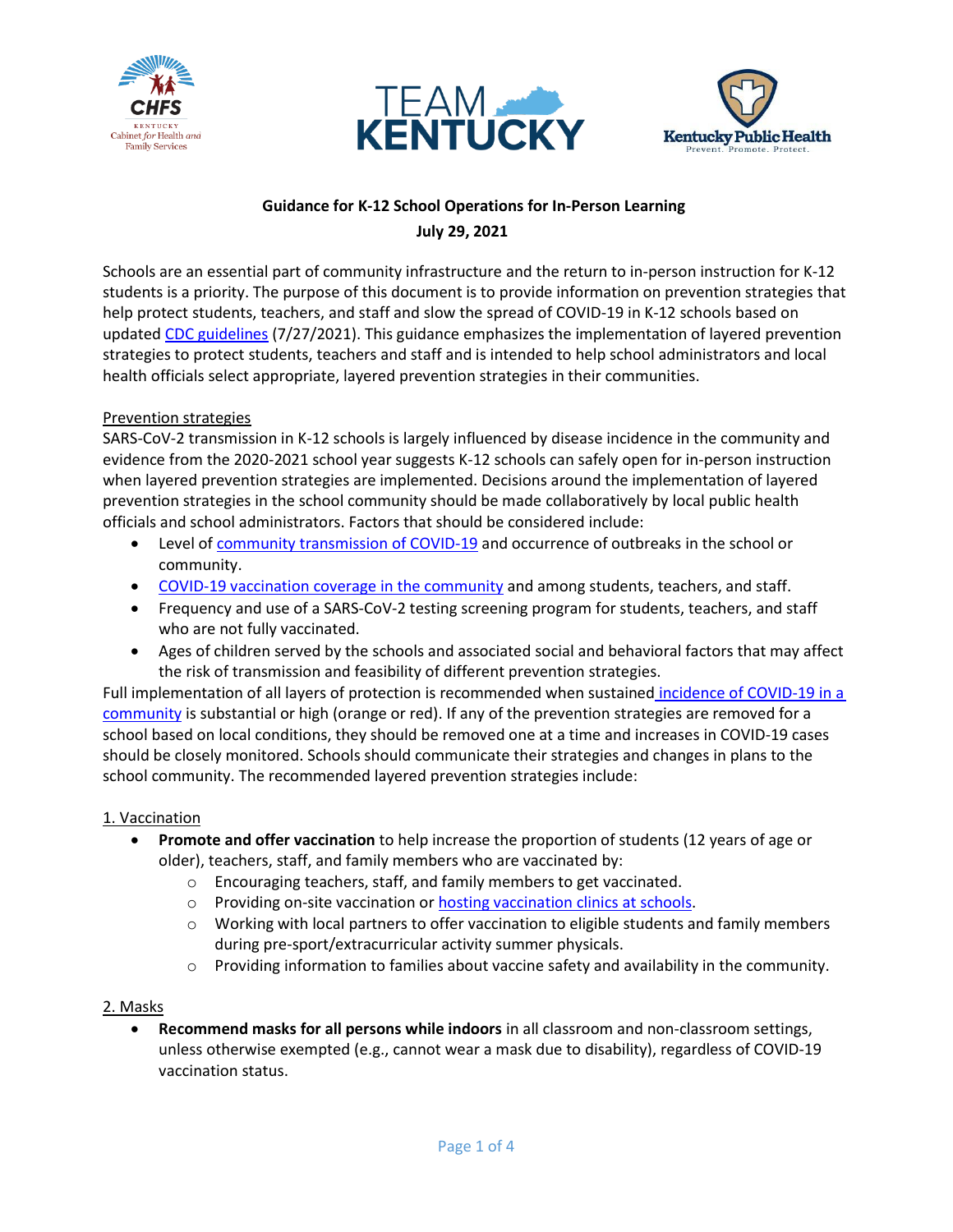





- **Require masks on public transportation**, including buses operated by public and private school systems, for all persons two years of age or older unless otherwise exempted, in accordance with [President Biden's Executive Order](https://www.whitehouse.gov/briefing-room/presidential-actions/2021/01/21/executive-order-promoting-covid-19-safety-in-domestic-and-international-travel/) and CDC's [public health order.](https://www.cdc.gov/quarantine/pdf/Mask-Order-CDC_GMTF_01-29-21-p.pdf) Operators of school buses should refer to the U.S. [Department of Education's COVID](https://www2.ed.gov/documents/coronavirus/reopening.pdf)-19 Handbook for additional guidance. A driver does not need to wear a mask if they are the only person on the bus.
- **In general, people do not need to wear masks when outdoors**, though mask use may be considered in outdoor settings that involve sustained close contact with other people who are not fully vaccinated.

## 3. Physical distancing

- **Physical distancing of at least 3 feet is recommended** between K-12 students in classrooms where not everyone is fully vaccinated. To the greatest extent practicable, schools should reduce the number of students in each classroom, turn desks to face the same direction, utilize assigned seating, and remove nonessential furniture. Maximize physical distancing for unvaccinated persons who are eating meals indoors. Students should not be excluded from in-person learning to keep a minimum distance requirement.
- **Physical distancing of at least 6 feet is recommended between students and teachers/staff, and between unvaccinated teachers/staff.**
- **Utilize cohorts or pods** (a stable group with fixed membership that stays together through activities) as an additional strategy that facilitates more efficient contact tracing and minimizes opportunities for transmission, especially when it is challenging to maintain physical distancing (e.g., young children) or when other layered prevention strategies are discontinued.

## 4. Screening testing

 **Implement screening testing** for unvaccinated students, teachers, and/or staff to help promptly identify and isolate cases and to guide the use of layered prevention strategies in the school. [Screening testing](https://govstatus.egov.com/K-12-kentucky-school-testing-program) can be considered for unvaccinated individuals participating in sports, extracurricular activities, or other activities with elevated risk of COVID-19 transmission (e.g., singing, shouting, blowing instruments). Screening testing can also be implemented when known exposures to COVID-19 have occurred in the school setting. Regular use of a screening testing program should be considered when other layered prevention strategies are discontinued and/or whe[n community transmission of COVID-19](https://govstatus.egov.com/kycovid19) is substantial or high. In general, fully vaccinated persons should be exempted from a screening testing program. Testing should be conducted with informed consent from the appropriate person or parent/guardian.

## 5. Ventilation

 **Improve facility ventilation** to the greatest extent possible to increase circulation of outdoor air and increase delivery of clean air. Utilize outdoor spaces, where possible.

## 6. Handwashing and respiratory etiquette

 **Teach and reinforce handwashing** with soap and water for 20 seconds or use of hand sanitizer containing at least 60% alcohol. Ensure adequate supplies and opportunities for hand hygiene.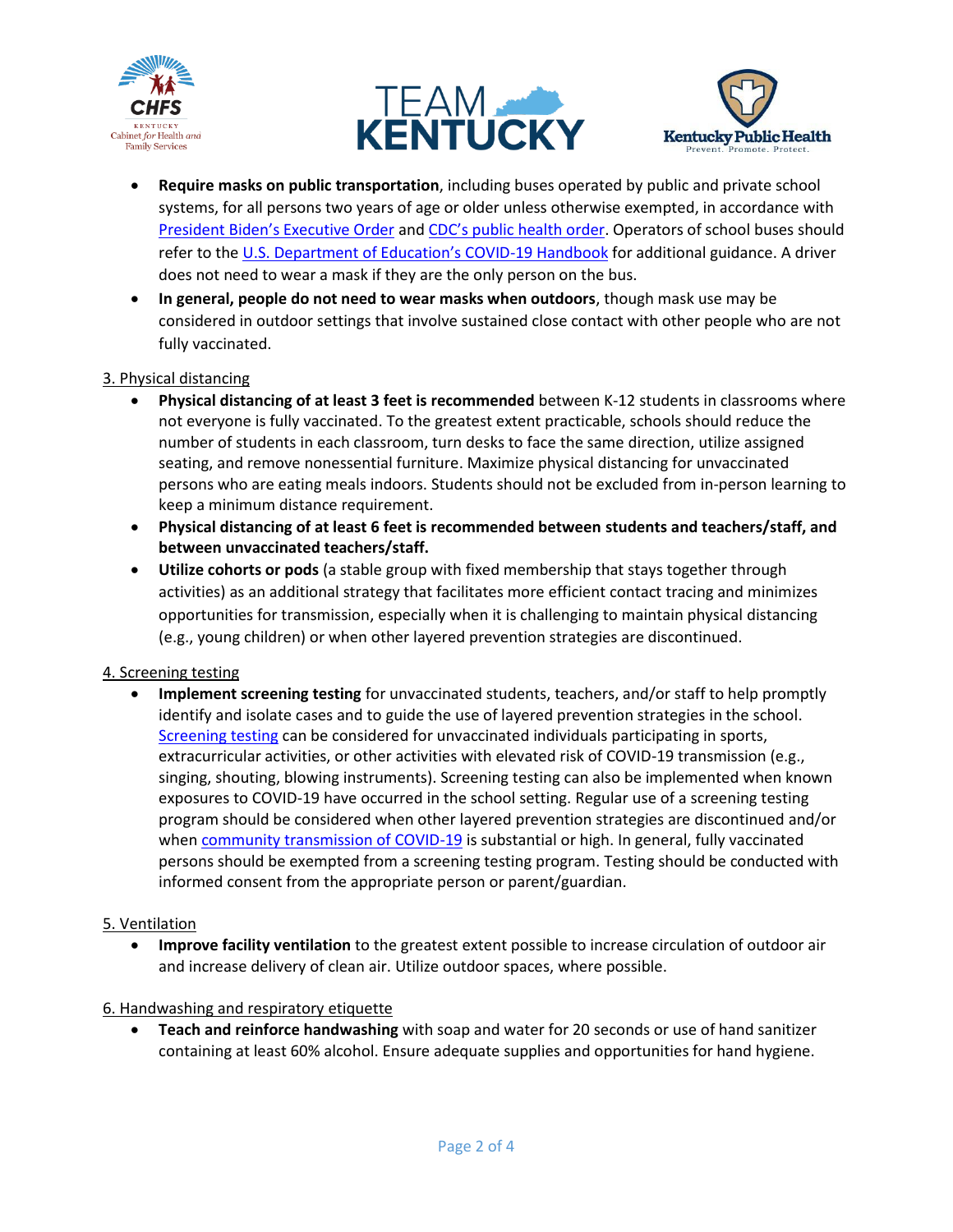





# 7. Isolation

- **Ensure sick students, teachers, or staff stay home** if they are having fever and/or symptoms of COVID-19, including:
	- o Fever or feeling feverish (e.g., chills, sweating)
	- o New cough
	- o Difficulty breathing
	- o Sore throat
	- o Muscle aches or body aches
	- o Vomiting or diarrhea
	- o New loss of taste or smell
- **Ensure persons who test positive for COVID-19 self-isolate** away from school for 10 days after the start of their illness (or testing date) or otherwise follow the direction of the local public health department about when it is safe for them to be around others. COVID-19 test results that involve use of an "at-home" test kit and for which the specimen collection is not monitored by a trained healthcare provider are not reportable to public health. Students, teachers, or staff who test positive for COVID-19 through a non-medically proctored "at-home" test should be recommended to self-isolate and obtain an additional test from a medical provider to confirm the result.
- **Direct sick persons to a health care provider to be tested** and instruct to isolate at home until they receive their test result. Sick students, teachers, or staff who are not tested for COVID-19 may return when their symptoms resolve. Consider implementing a program to offer on-site rapid COVID-19 testing for sick students, teachers, or staff.

## 8. Quarantine and contact tracing

- **Schools should work with the local health department to facilitate case investigation and contact tracing** to identify individuals who have had close contact with a person diagnosed with COVID-19. A close contact is someone who was within 6 feet of an infected person for a cumulative total of 15 minutes while the person was considered contagious.
	- o **Exception**: In the K-12 indoor classroom setting, the close contact definition excludes students who were at least  $\geq 3$  feet away from an infected student if both students were engaged in consistent and correct use of masks and other K-12 prevention strategies were in place. This exception does not apply to teachers, staff, or other adults in the indoor classroom setting.
- **Unvaccinated students, teachers, or staff who are identified as close contacts should be instructed to self-quarantine** regardless of whether the exposure occurred within or outside of the school setting[. Quarantine may be discontinued](https://www.cdc.gov/coronavirus/2019-ncov/if-you-are-sick/quarantine.html) when the local public health department determines the individual is safe to be around others or:
	- $\circ$  After day 7 if the individual is symptom-free and receives a negative COVID-19 test 5 days or later after the last date of exposure to the case.
	- $\circ$  After day 10 without testing if the individual is symptom-free.
- **Fully-vaccinated\* persons do not need to quarantine** following an exposure to a person diagnosed with COVID-19 if he/she is not experiencing symptoms, but are recommended to be tested 3-5 days after an exposure.

\*>14 days have passed since receipt of the Janssen (J&J) vaccine or the second dose of Pfizer or Moderna vaccine.